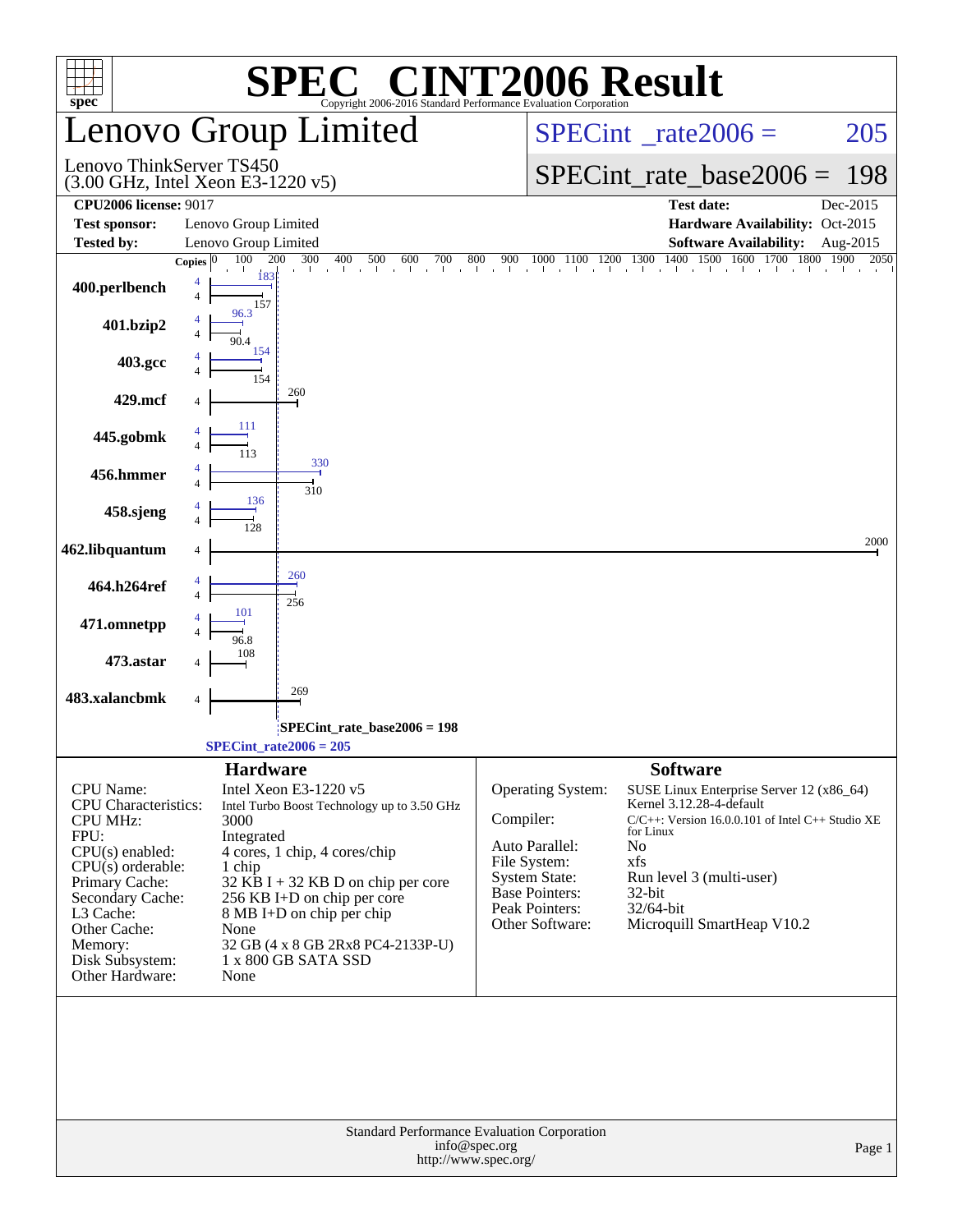

# enovo Group Limited

#### (3.00 GHz, Intel Xeon E3-1220 v5) Lenovo ThinkServer TS450

SPECint rate $2006 = 205$ 

### [SPECint\\_rate\\_base2006 =](http://www.spec.org/auto/cpu2006/Docs/result-fields.html#SPECintratebase2006) 198

**[Test sponsor:](http://www.spec.org/auto/cpu2006/Docs/result-fields.html#Testsponsor)** Lenovo Group Limited **[Hardware Availability:](http://www.spec.org/auto/cpu2006/Docs/result-fields.html#HardwareAvailability)** Oct-2015

**[CPU2006 license:](http://www.spec.org/auto/cpu2006/Docs/result-fields.html#CPU2006license)** 9017 **[Test date:](http://www.spec.org/auto/cpu2006/Docs/result-fields.html#Testdate)** Dec-2015 **[Tested by:](http://www.spec.org/auto/cpu2006/Docs/result-fields.html#Testedby)** Lenovo Group Limited **[Software Availability:](http://www.spec.org/auto/cpu2006/Docs/result-fields.html#SoftwareAvailability)** Aug-2015

#### **[Results Table](http://www.spec.org/auto/cpu2006/Docs/result-fields.html#ResultsTable)**

|                  | <b>Base</b>                                                                                              |                |       |                |       |                |            | <b>Peak</b>   |                |              |                |              |                |              |
|------------------|----------------------------------------------------------------------------------------------------------|----------------|-------|----------------|-------|----------------|------------|---------------|----------------|--------------|----------------|--------------|----------------|--------------|
| <b>Benchmark</b> | <b>Copies</b>                                                                                            | <b>Seconds</b> | Ratio | <b>Seconds</b> | Ratio | <b>Seconds</b> | Ratio      | <b>Copies</b> | <b>Seconds</b> | <b>Ratio</b> | <b>Seconds</b> | <b>Ratio</b> | <b>Seconds</b> | <b>Ratio</b> |
| 400.perlbench    |                                                                                                          | 249            | 157   | 248            | 157   | 249            | 157        |               | 213            | 183          | 214            | 183          | 213            | 183          |
| 401.bzip2        |                                                                                                          | 429            | 89.9  | 427            | 90.4  | 427            | 90.4       |               | 401            | 96.3         | 401            | 96.2         | 399            | 96.6         |
| $403.\text{gcc}$ |                                                                                                          | 209            | 154   | 210            | 154   | 209            | 154        |               | 209            | 154          | 211            | 152          | 210            | 154          |
| $429$ .mcf       |                                                                                                          | 140            | 260   | 139            | 262   | 140            | 260        |               | 140            | 260          | 139            | 262          | <b>140</b>     | 260          |
| $445$ .gobmk     |                                                                                                          | 372            | 113   | 372            | 113   | 372            | <b>113</b> |               | 378            | 111          | 376            | 112          | 377            | <b>111</b>   |
| 456.hmmer        |                                                                                                          | 121            | 307   | 120            | 310   | 120            | 310        | 4             | 113            | 330          | 113            | 330          | 113            | 331          |
| $458$ .sjeng     |                                                                                                          | 378            | 128   | 378            | 128   | 378            | 128        |               | 356            | 136          | 356            | 136          | 356            | 136          |
| 462.libquantum   |                                                                                                          | 41.4           | 2000  | 41.4           | 2000  | 41.4           | 2000       |               | 41.4           | 2000         | 41.4           | 2000         | 41.4           | 2000         |
| 464.h264ref      |                                                                                                          | 346            | 256   | 346            | 256   | 346            | 256        |               | 340            | 260          | 340            | 260          | 340            | 260          |
| 471.omnetpp      |                                                                                                          | 258            | 96.8  | 259            | 96.5  | 257            | 97.4       | 4             | 247            | 101          | 248            | 101          | 248            | <u>101</u>   |
| 473.astar        |                                                                                                          | 260            | 108   | 260            | 108   | 260            | 108        | 4             | 260            | 108          | 260            | 108          | 260            | 108          |
| 483.xalancbmk    |                                                                                                          | 103            | 269   | 103            | 269   | 103            | 269        |               | 103            | 269          | 103            | 269          | 103            | 269          |
|                  | Results appear in the order in which they were run. Bold underlined text indicates a median measurement. |                |       |                |       |                |            |               |                |              |                |              |                |              |

#### **[Submit Notes](http://www.spec.org/auto/cpu2006/Docs/result-fields.html#SubmitNotes)**

 The taskset mechanism was used to bind copies to processors. The config file option 'submit' was used to generate taskset commands to bind each copy to a specific processor. For details, please see the config file.

#### **[Operating System Notes](http://www.spec.org/auto/cpu2006/Docs/result-fields.html#OperatingSystemNotes)**

 Stack size set to unlimited using "ulimit -s unlimited" Transparent Huge Pages enabled with: echo always > /sys/kernel/mm/transparent\_hugepage/enabled Filesystem page cache cleared with: echo 1 > /proc/sys/vm/drop\_caches

#### **[Platform Notes](http://www.spec.org/auto/cpu2006/Docs/result-fields.html#PlatformNotes)**

BIOS Configuration: EIST Support set to Enabled C1E Support set to Enabled C State Support set to Enabled Turbo Mode set to Enable Sysinfo program /home/cpu2006-1.2-ic16.0/config/sysinfo.rev6914 \$Rev: 6914 \$ \$Date:: 2014-06-25 #\$ e3fbb8667b5a285932ceab81e28219e1 running on TS450-SLE12 Thu Dec 31 13:19:30 2015

 This section contains SUT (System Under Test) info as seen by some common utilities. To remove or add to this section, see: <http://www.spec.org/cpu2006/Docs/config.html#sysinfo>

Continued on next page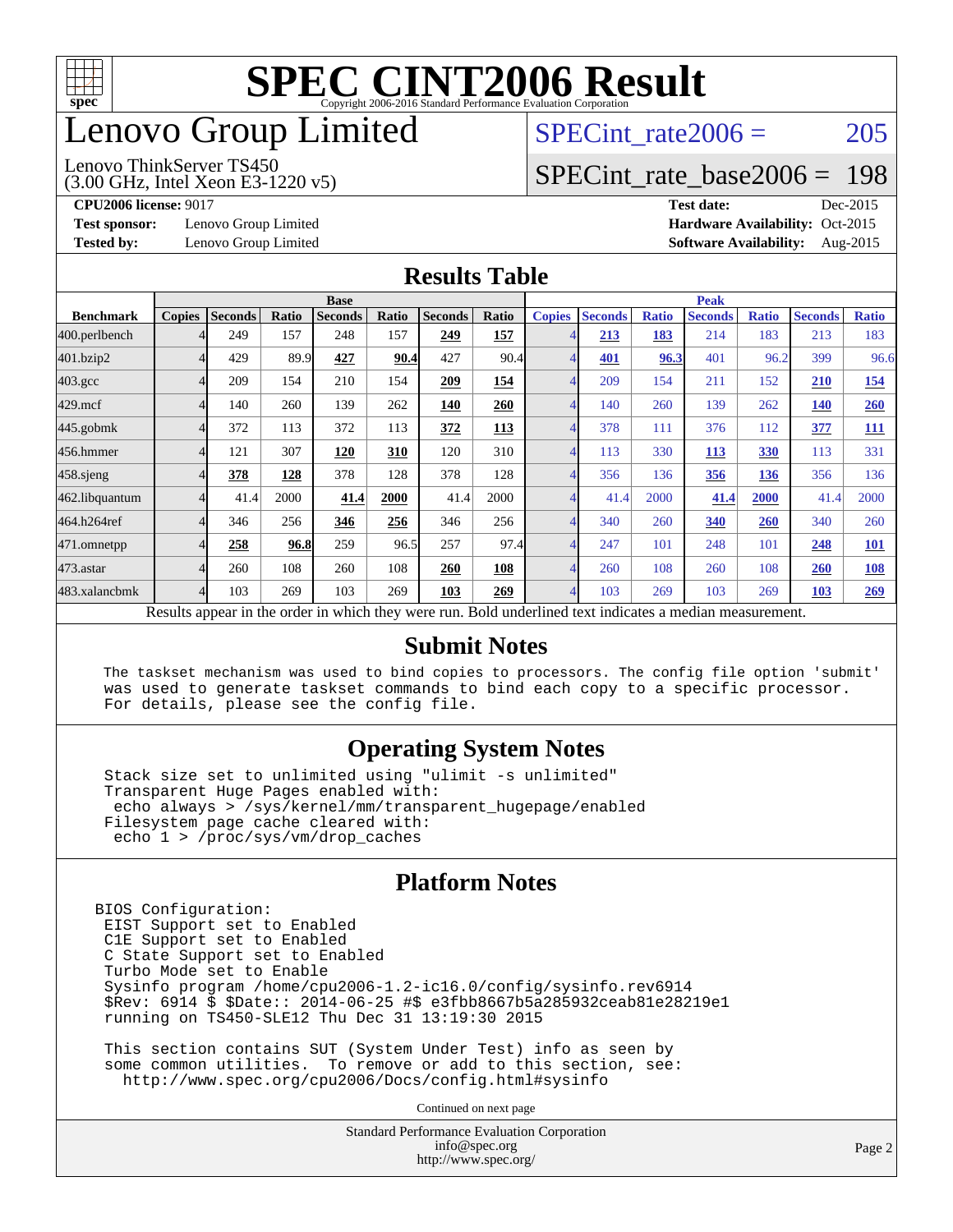

enovo Group Limited

SPECint rate $2006 = 205$ [SPECint\\_rate\\_base2006 =](http://www.spec.org/auto/cpu2006/Docs/result-fields.html#SPECintratebase2006) 198

(3.00 GHz, Intel Xeon E3-1220 v5) Lenovo ThinkServer TS450

**[Test sponsor:](http://www.spec.org/auto/cpu2006/Docs/result-fields.html#Testsponsor)** Lenovo Group Limited **[Hardware Availability:](http://www.spec.org/auto/cpu2006/Docs/result-fields.html#HardwareAvailability)** Oct-2015 **[Tested by:](http://www.spec.org/auto/cpu2006/Docs/result-fields.html#Testedby)** Lenovo Group Limited **[Software Availability:](http://www.spec.org/auto/cpu2006/Docs/result-fields.html#SoftwareAvailability)** Aug-2015

**[CPU2006 license:](http://www.spec.org/auto/cpu2006/Docs/result-fields.html#CPU2006license)** 9017 **[Test date:](http://www.spec.org/auto/cpu2006/Docs/result-fields.html#Testdate)** Dec-2015

#### **[Platform Notes \(Continued\)](http://www.spec.org/auto/cpu2006/Docs/result-fields.html#PlatformNotes)**

Standard Performance Evaluation Corporation [info@spec.org](mailto:info@spec.org) From /proc/cpuinfo model name:  $Intel(R)$  Xeon $(R)$  CPU E3-1220 v5 @ 3.00GHz 1 "physical id"s (chips) 4 "processors" cores, siblings (Caution: counting these is hw and system dependent. The following excerpts from /proc/cpuinfo might not be reliable. Use with caution.) cpu cores : 4 siblings : 4 physical 0: cores 0 1 2 3 cache size : 8192 KB From /proc/meminfo<br>MemTotal: 32933544 kB HugePages\_Total: 0<br>Hugepagesize: 2048 kB Hugepagesize: From /etc/\*release\* /etc/\*version\* SuSE-release: SUSE Linux Enterprise Server 12 (x86\_64) VERSION = 12 PATCHLEVEL = 0 # This file is deprecated and will be removed in a future service pack or release. # Please check /etc/os-release for details about this release. os-release: NAME="SLES" VERSION="12" VERSION\_ID="12" PRETTY\_NAME="SUSE Linux Enterprise Server 12" ID="sles" ANSI\_COLOR="0;32" CPE\_NAME="cpe:/o:suse:sles:12" uname -a: Linux TS450-SLE12 3.12.28-4-default #1 SMP Thu Sep 25 17:02:34 UTC 2014 (9879bd4) x86\_64 x86\_64 x86\_64 GNU/Linux run-level 3 Dec 30 19:33 SPEC is set to: /home/cpu2006-1.2-ic16.0 Filesystem Type Size Used Avail Use% Mounted on<br>
/dev/sda3 xfs 600G 7.6G 593G 2% /home  $xfs$  600G 7.6G 593G 2% /home Additional information from dmidecode: Warning: Use caution when you interpret this section. The 'dmidecode' program reads system data which is "intended to allow hardware to be accurately determined", but the intent may not be met, as there are frequent changes to hardware, firmware, and the "DMTF SMBIOS" standard. BIOS LENOVO FWKT32A 12/25/2015 Memory: Continued on next page

<http://www.spec.org/>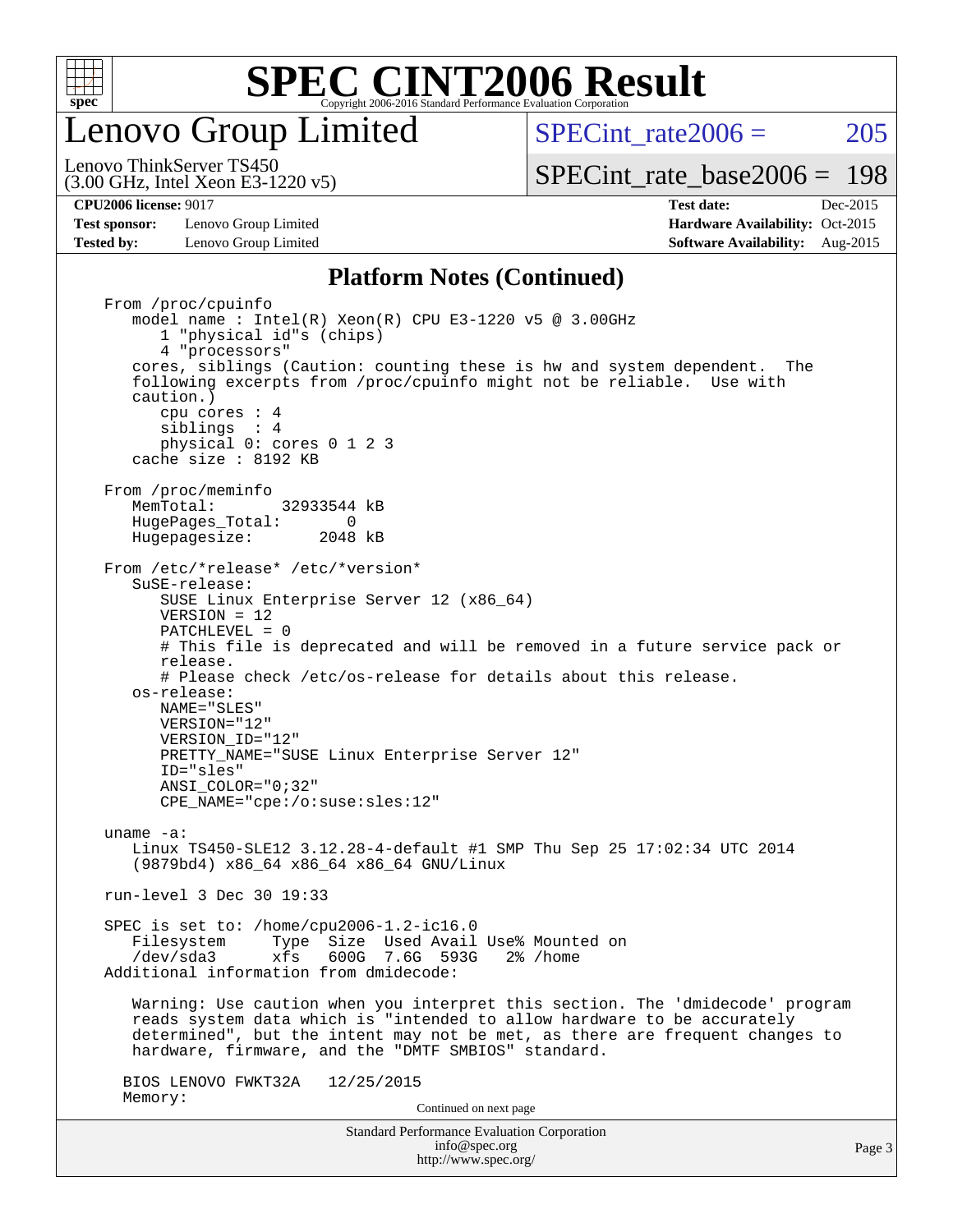

# enovo Group Limited

SPECint rate $2006 = 205$ 

(3.00 GHz, Intel Xeon E3-1220 v5) Lenovo ThinkServer TS450

[SPECint\\_rate\\_base2006 =](http://www.spec.org/auto/cpu2006/Docs/result-fields.html#SPECintratebase2006) 198

**[Test sponsor:](http://www.spec.org/auto/cpu2006/Docs/result-fields.html#Testsponsor)** Lenovo Group Limited **[Hardware Availability:](http://www.spec.org/auto/cpu2006/Docs/result-fields.html#HardwareAvailability)** Oct-2015

**[CPU2006 license:](http://www.spec.org/auto/cpu2006/Docs/result-fields.html#CPU2006license)** 9017 **[Test date:](http://www.spec.org/auto/cpu2006/Docs/result-fields.html#Testdate)** Dec-2015 **[Tested by:](http://www.spec.org/auto/cpu2006/Docs/result-fields.html#Testedby)** Lenovo Group Limited **[Software Availability:](http://www.spec.org/auto/cpu2006/Docs/result-fields.html#SoftwareAvailability)** Aug-2015

#### **[Platform Notes \(Continued\)](http://www.spec.org/auto/cpu2006/Docs/result-fields.html#PlatformNotes)**

4x Samsung M378A1G43DB0-CPB 8 GB 2 rank 2133 MHz

(End of data from sysinfo program)

#### **[General Notes](http://www.spec.org/auto/cpu2006/Docs/result-fields.html#GeneralNotes)**

Environment variables set by runspec before the start of the run: LD\_LIBRARY\_PATH = "/home/cpu2006-1.2-ic16.0/libs/32:/home/cpu2006-1.2-ic16.0/libs/64:/home/cpu2006-1.2-ic16.0/sh"

 Binaries compiled on a system with 1x Intel Core i5-4670K CPU + 32GB memory using RedHat EL 7.1 Transparent Huge Pages enabled with: echo always > /sys/kernel/mm/transparent\_hugepage/enabled

### **[Base Compiler Invocation](http://www.spec.org/auto/cpu2006/Docs/result-fields.html#BaseCompilerInvocation)**

[C benchmarks](http://www.spec.org/auto/cpu2006/Docs/result-fields.html#Cbenchmarks):

[icc -m32 -L/opt/intel/compilers\\_and\\_libraries\\_2016/linux/compiler/lib/ia32\\_lin](http://www.spec.org/cpu2006/results/res2016q1/cpu2006-20160125-38892.flags.html#user_CCbase_intel_icc_e10256ba5924b668798078a321b0cb3f)

[C++ benchmarks:](http://www.spec.org/auto/cpu2006/Docs/result-fields.html#CXXbenchmarks)

[icpc -m32 -L/opt/intel/compilers\\_and\\_libraries\\_2016/linux/compiler/lib/ia32\\_lin](http://www.spec.org/cpu2006/results/res2016q1/cpu2006-20160125-38892.flags.html#user_CXXbase_intel_icpc_b4f50a394bdb4597aa5879c16bc3f5c5)

### **[Base Portability Flags](http://www.spec.org/auto/cpu2006/Docs/result-fields.html#BasePortabilityFlags)**

 400.perlbench: [-D\\_FILE\\_OFFSET\\_BITS=64](http://www.spec.org/cpu2006/results/res2016q1/cpu2006-20160125-38892.flags.html#user_basePORTABILITY400_perlbench_file_offset_bits_64_438cf9856305ebd76870a2c6dc2689ab) [-DSPEC\\_CPU\\_LINUX\\_IA32](http://www.spec.org/cpu2006/results/res2016q1/cpu2006-20160125-38892.flags.html#b400.perlbench_baseCPORTABILITY_DSPEC_CPU_LINUX_IA32) 401.bzip2: [-D\\_FILE\\_OFFSET\\_BITS=64](http://www.spec.org/cpu2006/results/res2016q1/cpu2006-20160125-38892.flags.html#user_basePORTABILITY401_bzip2_file_offset_bits_64_438cf9856305ebd76870a2c6dc2689ab) 403.gcc: [-D\\_FILE\\_OFFSET\\_BITS=64](http://www.spec.org/cpu2006/results/res2016q1/cpu2006-20160125-38892.flags.html#user_basePORTABILITY403_gcc_file_offset_bits_64_438cf9856305ebd76870a2c6dc2689ab) 429.mcf: [-D\\_FILE\\_OFFSET\\_BITS=64](http://www.spec.org/cpu2006/results/res2016q1/cpu2006-20160125-38892.flags.html#user_basePORTABILITY429_mcf_file_offset_bits_64_438cf9856305ebd76870a2c6dc2689ab) 445.gobmk: [-D\\_FILE\\_OFFSET\\_BITS=64](http://www.spec.org/cpu2006/results/res2016q1/cpu2006-20160125-38892.flags.html#user_basePORTABILITY445_gobmk_file_offset_bits_64_438cf9856305ebd76870a2c6dc2689ab) 456.hmmer: [-D\\_FILE\\_OFFSET\\_BITS=64](http://www.spec.org/cpu2006/results/res2016q1/cpu2006-20160125-38892.flags.html#user_basePORTABILITY456_hmmer_file_offset_bits_64_438cf9856305ebd76870a2c6dc2689ab) 458.sjeng: [-D\\_FILE\\_OFFSET\\_BITS=64](http://www.spec.org/cpu2006/results/res2016q1/cpu2006-20160125-38892.flags.html#user_basePORTABILITY458_sjeng_file_offset_bits_64_438cf9856305ebd76870a2c6dc2689ab) 462.libquantum: [-D\\_FILE\\_OFFSET\\_BITS=64](http://www.spec.org/cpu2006/results/res2016q1/cpu2006-20160125-38892.flags.html#user_basePORTABILITY462_libquantum_file_offset_bits_64_438cf9856305ebd76870a2c6dc2689ab) [-DSPEC\\_CPU\\_LINUX](http://www.spec.org/cpu2006/results/res2016q1/cpu2006-20160125-38892.flags.html#b462.libquantum_baseCPORTABILITY_DSPEC_CPU_LINUX) 464.h264ref: [-D\\_FILE\\_OFFSET\\_BITS=64](http://www.spec.org/cpu2006/results/res2016q1/cpu2006-20160125-38892.flags.html#user_basePORTABILITY464_h264ref_file_offset_bits_64_438cf9856305ebd76870a2c6dc2689ab) 471.omnetpp: [-D\\_FILE\\_OFFSET\\_BITS=64](http://www.spec.org/cpu2006/results/res2016q1/cpu2006-20160125-38892.flags.html#user_basePORTABILITY471_omnetpp_file_offset_bits_64_438cf9856305ebd76870a2c6dc2689ab) 473.astar: [-D\\_FILE\\_OFFSET\\_BITS=64](http://www.spec.org/cpu2006/results/res2016q1/cpu2006-20160125-38892.flags.html#user_basePORTABILITY473_astar_file_offset_bits_64_438cf9856305ebd76870a2c6dc2689ab) 483.xalancbmk: [-D\\_FILE\\_OFFSET\\_BITS=64](http://www.spec.org/cpu2006/results/res2016q1/cpu2006-20160125-38892.flags.html#user_basePORTABILITY483_xalancbmk_file_offset_bits_64_438cf9856305ebd76870a2c6dc2689ab) [-DSPEC\\_CPU\\_LINUX](http://www.spec.org/cpu2006/results/res2016q1/cpu2006-20160125-38892.flags.html#b483.xalancbmk_baseCXXPORTABILITY_DSPEC_CPU_LINUX)

### **[Base Optimization Flags](http://www.spec.org/auto/cpu2006/Docs/result-fields.html#BaseOptimizationFlags)**

[C benchmarks](http://www.spec.org/auto/cpu2006/Docs/result-fields.html#Cbenchmarks):

[-xCORE-AVX2](http://www.spec.org/cpu2006/results/res2016q1/cpu2006-20160125-38892.flags.html#user_CCbase_f-xAVX2_5f5fc0cbe2c9f62c816d3e45806c70d7) [-ipo](http://www.spec.org/cpu2006/results/res2016q1/cpu2006-20160125-38892.flags.html#user_CCbase_f-ipo) [-O3](http://www.spec.org/cpu2006/results/res2016q1/cpu2006-20160125-38892.flags.html#user_CCbase_f-O3) [-no-prec-div](http://www.spec.org/cpu2006/results/res2016q1/cpu2006-20160125-38892.flags.html#user_CCbase_f-no-prec-div) [-opt-prefetch](http://www.spec.org/cpu2006/results/res2016q1/cpu2006-20160125-38892.flags.html#user_CCbase_f-opt-prefetch) [-opt-mem-layout-trans=3](http://www.spec.org/cpu2006/results/res2016q1/cpu2006-20160125-38892.flags.html#user_CCbase_f-opt-mem-layout-trans_a7b82ad4bd7abf52556d4961a2ae94d5)

[C++ benchmarks:](http://www.spec.org/auto/cpu2006/Docs/result-fields.html#CXXbenchmarks)

[-xCORE-AVX2](http://www.spec.org/cpu2006/results/res2016q1/cpu2006-20160125-38892.flags.html#user_CXXbase_f-xAVX2_5f5fc0cbe2c9f62c816d3e45806c70d7) [-ipo](http://www.spec.org/cpu2006/results/res2016q1/cpu2006-20160125-38892.flags.html#user_CXXbase_f-ipo) [-O3](http://www.spec.org/cpu2006/results/res2016q1/cpu2006-20160125-38892.flags.html#user_CXXbase_f-O3) [-no-prec-div](http://www.spec.org/cpu2006/results/res2016q1/cpu2006-20160125-38892.flags.html#user_CXXbase_f-no-prec-div) [-opt-prefetch](http://www.spec.org/cpu2006/results/res2016q1/cpu2006-20160125-38892.flags.html#user_CXXbase_f-opt-prefetch) [-opt-mem-layout-trans=3](http://www.spec.org/cpu2006/results/res2016q1/cpu2006-20160125-38892.flags.html#user_CXXbase_f-opt-mem-layout-trans_a7b82ad4bd7abf52556d4961a2ae94d5) [-Wl,-z,muldefs](http://www.spec.org/cpu2006/results/res2016q1/cpu2006-20160125-38892.flags.html#user_CXXbase_link_force_multiple1_74079c344b956b9658436fd1b6dd3a8a) [-L/sh -lsmartheap](http://www.spec.org/cpu2006/results/res2016q1/cpu2006-20160125-38892.flags.html#user_CXXbase_SmartHeap_32f6c82aa1ed9c52345d30cf6e4a0499)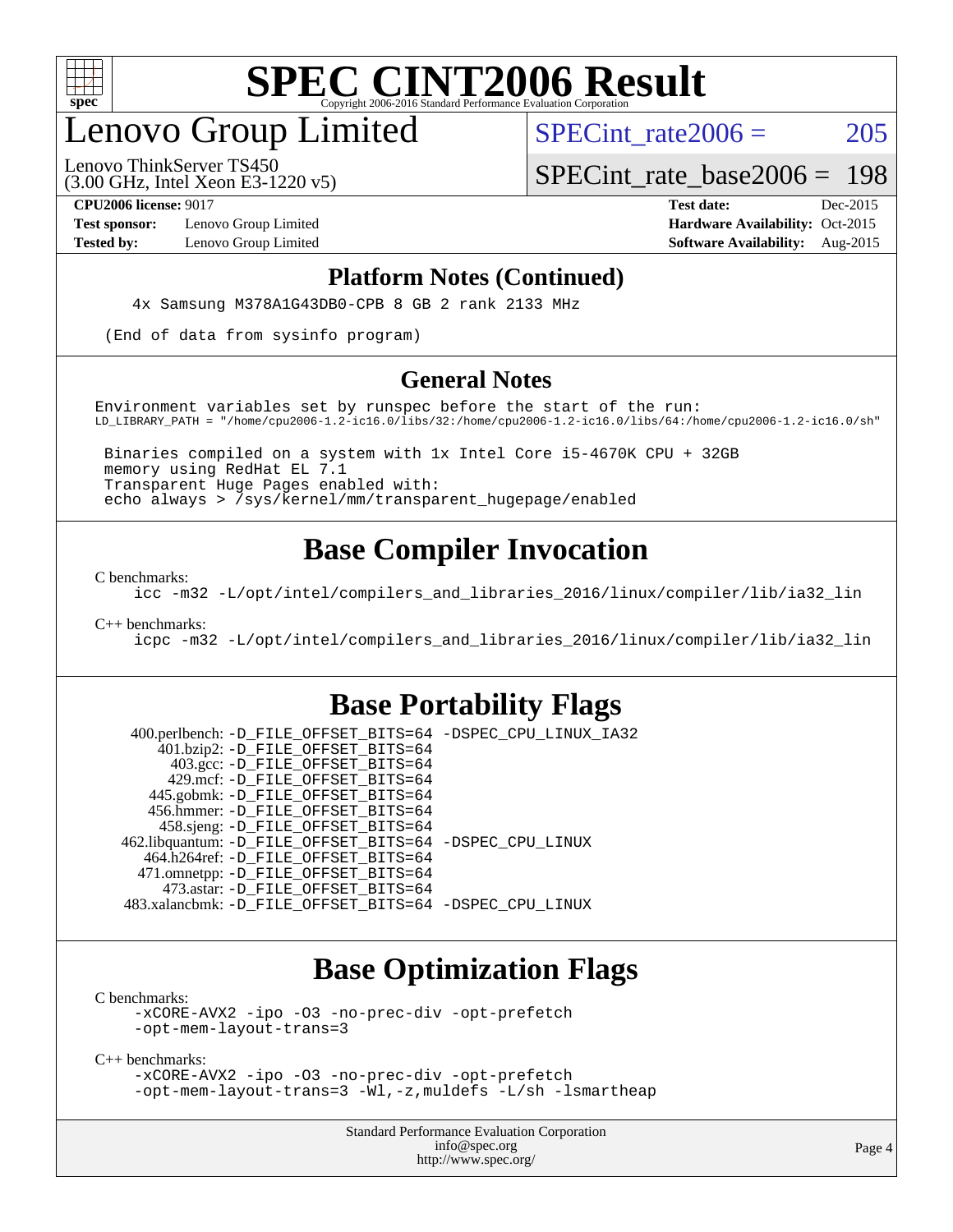

# enovo Group Limited

Lenovo ThinkServer TS450

SPECint rate $2006 = 205$ 

[SPECint\\_rate\\_base2006 =](http://www.spec.org/auto/cpu2006/Docs/result-fields.html#SPECintratebase2006) 198

**[Test sponsor:](http://www.spec.org/auto/cpu2006/Docs/result-fields.html#Testsponsor)** Lenovo Group Limited **[Hardware Availability:](http://www.spec.org/auto/cpu2006/Docs/result-fields.html#HardwareAvailability)** Oct-2015

(3.00 GHz, Intel Xeon E3-1220 v5)

**[CPU2006 license:](http://www.spec.org/auto/cpu2006/Docs/result-fields.html#CPU2006license)** 9017 **[Test date:](http://www.spec.org/auto/cpu2006/Docs/result-fields.html#Testdate)** Dec-2015 **[Tested by:](http://www.spec.org/auto/cpu2006/Docs/result-fields.html#Testedby)** Lenovo Group Limited **[Software Availability:](http://www.spec.org/auto/cpu2006/Docs/result-fields.html#SoftwareAvailability)** Aug-2015

### **[Base Other Flags](http://www.spec.org/auto/cpu2006/Docs/result-fields.html#BaseOtherFlags)**

[C benchmarks](http://www.spec.org/auto/cpu2006/Docs/result-fields.html#Cbenchmarks):

403.gcc: [-Dalloca=\\_alloca](http://www.spec.org/cpu2006/results/res2016q1/cpu2006-20160125-38892.flags.html#b403.gcc_baseEXTRA_CFLAGS_Dalloca_be3056838c12de2578596ca5467af7f3)

### **[Peak Compiler Invocation](http://www.spec.org/auto/cpu2006/Docs/result-fields.html#PeakCompilerInvocation)**

[C benchmarks \(except as noted below\)](http://www.spec.org/auto/cpu2006/Docs/result-fields.html#Cbenchmarksexceptasnotedbelow):

[icc -m32 -L/opt/intel/compilers\\_and\\_libraries\\_2016/linux/compiler/lib/ia32\\_lin](http://www.spec.org/cpu2006/results/res2016q1/cpu2006-20160125-38892.flags.html#user_CCpeak_intel_icc_e10256ba5924b668798078a321b0cb3f)

400.perlbench: [icc -m64](http://www.spec.org/cpu2006/results/res2016q1/cpu2006-20160125-38892.flags.html#user_peakCCLD400_perlbench_intel_icc_64bit_bda6cc9af1fdbb0edc3795bac97ada53)

401.bzip2: [icc -m64](http://www.spec.org/cpu2006/results/res2016q1/cpu2006-20160125-38892.flags.html#user_peakCCLD401_bzip2_intel_icc_64bit_bda6cc9af1fdbb0edc3795bac97ada53)

456.hmmer: [icc -m64](http://www.spec.org/cpu2006/results/res2016q1/cpu2006-20160125-38892.flags.html#user_peakCCLD456_hmmer_intel_icc_64bit_bda6cc9af1fdbb0edc3795bac97ada53)

458.sjeng: [icc -m64](http://www.spec.org/cpu2006/results/res2016q1/cpu2006-20160125-38892.flags.html#user_peakCCLD458_sjeng_intel_icc_64bit_bda6cc9af1fdbb0edc3795bac97ada53)

[C++ benchmarks:](http://www.spec.org/auto/cpu2006/Docs/result-fields.html#CXXbenchmarks)

[icpc -m32 -L/opt/intel/compilers\\_and\\_libraries\\_2016/linux/compiler/lib/ia32\\_lin](http://www.spec.org/cpu2006/results/res2016q1/cpu2006-20160125-38892.flags.html#user_CXXpeak_intel_icpc_b4f50a394bdb4597aa5879c16bc3f5c5)

### **[Peak Portability Flags](http://www.spec.org/auto/cpu2006/Docs/result-fields.html#PeakPortabilityFlags)**

 400.perlbench: [-D\\_FILE\\_OFFSET\\_BITS=64](http://www.spec.org/cpu2006/results/res2016q1/cpu2006-20160125-38892.flags.html#user_peakPORTABILITY400_perlbench_file_offset_bits_64_438cf9856305ebd76870a2c6dc2689ab) [-DSPEC\\_CPU\\_LP64](http://www.spec.org/cpu2006/results/res2016q1/cpu2006-20160125-38892.flags.html#b400.perlbench_peakCPORTABILITY_DSPEC_CPU_LP64) [-DSPEC\\_CPU\\_LINUX\\_X64](http://www.spec.org/cpu2006/results/res2016q1/cpu2006-20160125-38892.flags.html#b400.perlbench_peakCPORTABILITY_DSPEC_CPU_LINUX_X64) 401.bzip2: [-D\\_FILE\\_OFFSET\\_BITS=64](http://www.spec.org/cpu2006/results/res2016q1/cpu2006-20160125-38892.flags.html#user_peakPORTABILITY401_bzip2_file_offset_bits_64_438cf9856305ebd76870a2c6dc2689ab) [-DSPEC\\_CPU\\_LP64](http://www.spec.org/cpu2006/results/res2016q1/cpu2006-20160125-38892.flags.html#suite_peakCPORTABILITY401_bzip2_DSPEC_CPU_LP64) 403.gcc: [-D\\_FILE\\_OFFSET\\_BITS=64](http://www.spec.org/cpu2006/results/res2016q1/cpu2006-20160125-38892.flags.html#user_peakPORTABILITY403_gcc_file_offset_bits_64_438cf9856305ebd76870a2c6dc2689ab) 429.mcf: [-D\\_FILE\\_OFFSET\\_BITS=64](http://www.spec.org/cpu2006/results/res2016q1/cpu2006-20160125-38892.flags.html#user_peakPORTABILITY429_mcf_file_offset_bits_64_438cf9856305ebd76870a2c6dc2689ab) 445.gobmk: [-D\\_FILE\\_OFFSET\\_BITS=64](http://www.spec.org/cpu2006/results/res2016q1/cpu2006-20160125-38892.flags.html#user_peakPORTABILITY445_gobmk_file_offset_bits_64_438cf9856305ebd76870a2c6dc2689ab) 456.hmmer: [-D\\_FILE\\_OFFSET\\_BITS=64](http://www.spec.org/cpu2006/results/res2016q1/cpu2006-20160125-38892.flags.html#user_peakPORTABILITY456_hmmer_file_offset_bits_64_438cf9856305ebd76870a2c6dc2689ab) [-DSPEC\\_CPU\\_LP64](http://www.spec.org/cpu2006/results/res2016q1/cpu2006-20160125-38892.flags.html#suite_peakCPORTABILITY456_hmmer_DSPEC_CPU_LP64) 458.sjeng: [-D\\_FILE\\_OFFSET\\_BITS=64](http://www.spec.org/cpu2006/results/res2016q1/cpu2006-20160125-38892.flags.html#user_peakPORTABILITY458_sjeng_file_offset_bits_64_438cf9856305ebd76870a2c6dc2689ab) [-DSPEC\\_CPU\\_LP64](http://www.spec.org/cpu2006/results/res2016q1/cpu2006-20160125-38892.flags.html#suite_peakCPORTABILITY458_sjeng_DSPEC_CPU_LP64) 462.libquantum: [-D\\_FILE\\_OFFSET\\_BITS=64](http://www.spec.org/cpu2006/results/res2016q1/cpu2006-20160125-38892.flags.html#user_peakPORTABILITY462_libquantum_file_offset_bits_64_438cf9856305ebd76870a2c6dc2689ab) [-DSPEC\\_CPU\\_LINUX](http://www.spec.org/cpu2006/results/res2016q1/cpu2006-20160125-38892.flags.html#b462.libquantum_peakCPORTABILITY_DSPEC_CPU_LINUX) 464.h264ref: [-D\\_FILE\\_OFFSET\\_BITS=64](http://www.spec.org/cpu2006/results/res2016q1/cpu2006-20160125-38892.flags.html#user_peakPORTABILITY464_h264ref_file_offset_bits_64_438cf9856305ebd76870a2c6dc2689ab) 471.omnetpp: [-D\\_FILE\\_OFFSET\\_BITS=64](http://www.spec.org/cpu2006/results/res2016q1/cpu2006-20160125-38892.flags.html#user_peakPORTABILITY471_omnetpp_file_offset_bits_64_438cf9856305ebd76870a2c6dc2689ab) 473.astar: [-D\\_FILE\\_OFFSET\\_BITS=64](http://www.spec.org/cpu2006/results/res2016q1/cpu2006-20160125-38892.flags.html#user_peakPORTABILITY473_astar_file_offset_bits_64_438cf9856305ebd76870a2c6dc2689ab) 483.xalancbmk: [-D\\_FILE\\_OFFSET\\_BITS=64](http://www.spec.org/cpu2006/results/res2016q1/cpu2006-20160125-38892.flags.html#user_peakPORTABILITY483_xalancbmk_file_offset_bits_64_438cf9856305ebd76870a2c6dc2689ab) [-DSPEC\\_CPU\\_LINUX](http://www.spec.org/cpu2006/results/res2016q1/cpu2006-20160125-38892.flags.html#b483.xalancbmk_peakCXXPORTABILITY_DSPEC_CPU_LINUX)

### **[Peak Optimization Flags](http://www.spec.org/auto/cpu2006/Docs/result-fields.html#PeakOptimizationFlags)**

[C benchmarks](http://www.spec.org/auto/cpu2006/Docs/result-fields.html#Cbenchmarks):

 400.perlbench: [-xCORE-AVX2](http://www.spec.org/cpu2006/results/res2016q1/cpu2006-20160125-38892.flags.html#user_peakPASS2_CFLAGSPASS2_LDCFLAGS400_perlbench_f-xAVX2_5f5fc0cbe2c9f62c816d3e45806c70d7)(pass 2) [-prof-gen:threadsafe](http://www.spec.org/cpu2006/results/res2016q1/cpu2006-20160125-38892.flags.html#user_peakPASS1_CFLAGSPASS1_LDCFLAGS400_perlbench_prof_gen_21a26eb79f378b550acd7bec9fe4467a)(pass 1) [-ipo](http://www.spec.org/cpu2006/results/res2016q1/cpu2006-20160125-38892.flags.html#user_peakPASS2_CFLAGSPASS2_LDCFLAGS400_perlbench_f-ipo)(pass 2) [-O3](http://www.spec.org/cpu2006/results/res2016q1/cpu2006-20160125-38892.flags.html#user_peakPASS2_CFLAGSPASS2_LDCFLAGS400_perlbench_f-O3)(pass 2) [-no-prec-div](http://www.spec.org/cpu2006/results/res2016q1/cpu2006-20160125-38892.flags.html#user_peakPASS2_CFLAGSPASS2_LDCFLAGS400_perlbench_f-no-prec-div)(pass 2) [-par-num-threads=1](http://www.spec.org/cpu2006/results/res2016q1/cpu2006-20160125-38892.flags.html#user_peakPASS1_CFLAGSPASS1_LDCFLAGS400_perlbench_par_num_threads_786a6ff141b4e9e90432e998842df6c2)(pass 1) [-prof-use](http://www.spec.org/cpu2006/results/res2016q1/cpu2006-20160125-38892.flags.html#user_peakPASS2_CFLAGSPASS2_LDCFLAGS400_perlbench_prof_use_bccf7792157ff70d64e32fe3e1250b55)(pass 2) [-auto-ilp32](http://www.spec.org/cpu2006/results/res2016q1/cpu2006-20160125-38892.flags.html#user_peakCOPTIMIZE400_perlbench_f-auto-ilp32)

Continued on next page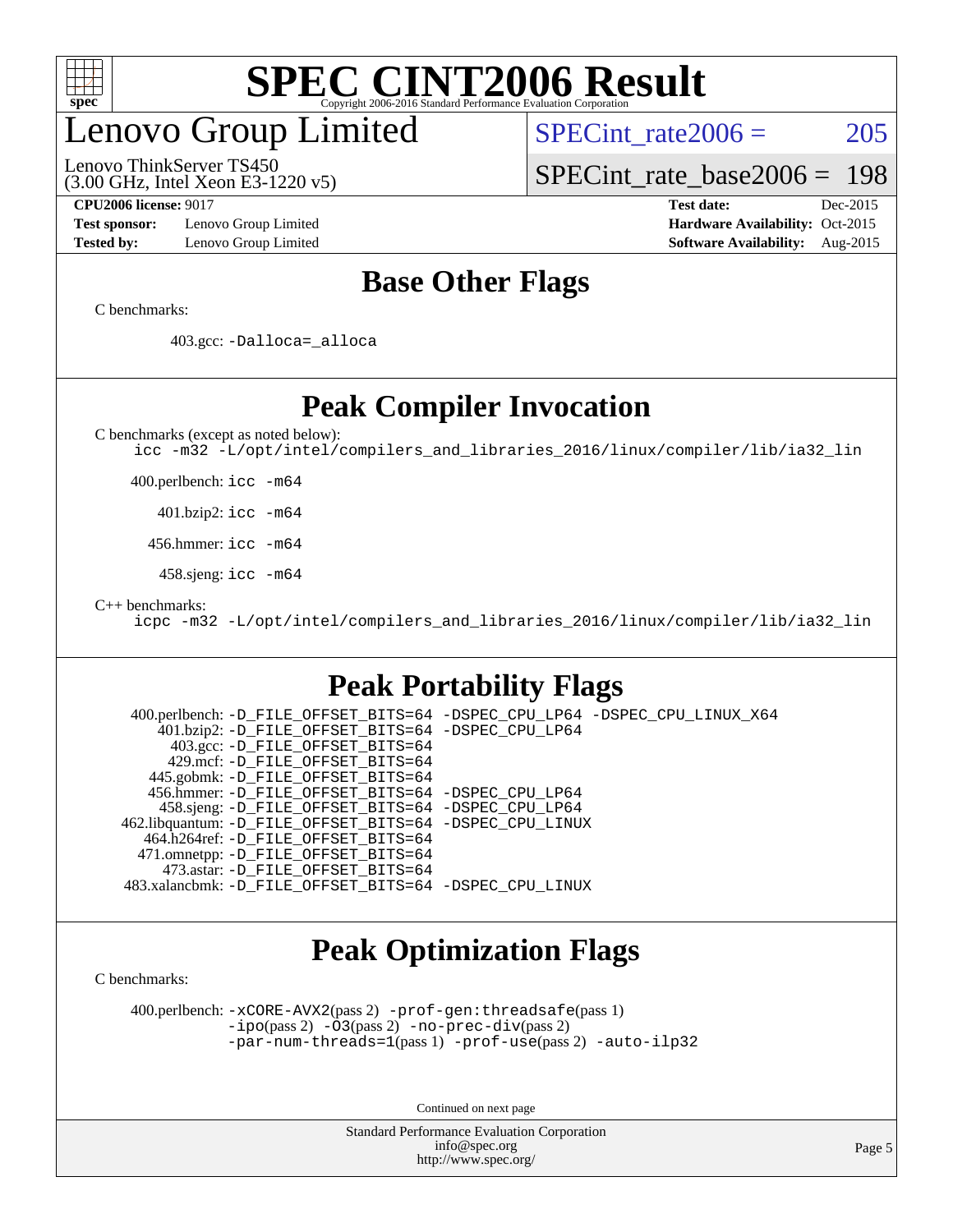

enovo Group Limited

SPECint rate $2006 = 205$ 

(3.00 GHz, Intel Xeon E3-1220 v5) Lenovo ThinkServer TS450

[SPECint\\_rate\\_base2006 =](http://www.spec.org/auto/cpu2006/Docs/result-fields.html#SPECintratebase2006) 198

**[Test sponsor:](http://www.spec.org/auto/cpu2006/Docs/result-fields.html#Testsponsor)** Lenovo Group Limited **[Hardware Availability:](http://www.spec.org/auto/cpu2006/Docs/result-fields.html#HardwareAvailability)** Oct-2015

**[CPU2006 license:](http://www.spec.org/auto/cpu2006/Docs/result-fields.html#CPU2006license)** 9017 **[Test date:](http://www.spec.org/auto/cpu2006/Docs/result-fields.html#Testdate)** Dec-2015 **[Tested by:](http://www.spec.org/auto/cpu2006/Docs/result-fields.html#Testedby)** Lenovo Group Limited **[Software Availability:](http://www.spec.org/auto/cpu2006/Docs/result-fields.html#SoftwareAvailability)** Aug-2015

## **[Peak Optimization Flags \(Continued\)](http://www.spec.org/auto/cpu2006/Docs/result-fields.html#PeakOptimizationFlags)**

 401.bzip2: [-xCORE-AVX2](http://www.spec.org/cpu2006/results/res2016q1/cpu2006-20160125-38892.flags.html#user_peakPASS2_CFLAGSPASS2_LDCFLAGS401_bzip2_f-xAVX2_5f5fc0cbe2c9f62c816d3e45806c70d7)(pass 2) [-prof-gen:threadsafe](http://www.spec.org/cpu2006/results/res2016q1/cpu2006-20160125-38892.flags.html#user_peakPASS1_CFLAGSPASS1_LDCFLAGS401_bzip2_prof_gen_21a26eb79f378b550acd7bec9fe4467a)(pass 1)  $-i\text{po}(pass 2) -03(pass 2) -no-prec-div(pass 2)$  $-i\text{po}(pass 2) -03(pass 2) -no-prec-div(pass 2)$  $-i\text{po}(pass 2) -03(pass 2) -no-prec-div(pass 2)$ [-par-num-threads=1](http://www.spec.org/cpu2006/results/res2016q1/cpu2006-20160125-38892.flags.html#user_peakPASS1_CFLAGSPASS1_LDCFLAGS401_bzip2_par_num_threads_786a6ff141b4e9e90432e998842df6c2)(pass 1) [-prof-use](http://www.spec.org/cpu2006/results/res2016q1/cpu2006-20160125-38892.flags.html#user_peakPASS2_CFLAGSPASS2_LDCFLAGS401_bzip2_prof_use_bccf7792157ff70d64e32fe3e1250b55)(pass 2) [-opt-prefetch](http://www.spec.org/cpu2006/results/res2016q1/cpu2006-20160125-38892.flags.html#user_peakCOPTIMIZE401_bzip2_f-opt-prefetch) [-auto-ilp32](http://www.spec.org/cpu2006/results/res2016q1/cpu2006-20160125-38892.flags.html#user_peakCOPTIMIZE401_bzip2_f-auto-ilp32) [-ansi-alias](http://www.spec.org/cpu2006/results/res2016q1/cpu2006-20160125-38892.flags.html#user_peakCOPTIMIZE401_bzip2_f-ansi-alias) 403.gcc: [-xCORE-AVX2](http://www.spec.org/cpu2006/results/res2016q1/cpu2006-20160125-38892.flags.html#user_peakCOPTIMIZE403_gcc_f-xAVX2_5f5fc0cbe2c9f62c816d3e45806c70d7) [-ipo](http://www.spec.org/cpu2006/results/res2016q1/cpu2006-20160125-38892.flags.html#user_peakCOPTIMIZE403_gcc_f-ipo) [-O3](http://www.spec.org/cpu2006/results/res2016q1/cpu2006-20160125-38892.flags.html#user_peakCOPTIMIZE403_gcc_f-O3) [-no-prec-div](http://www.spec.org/cpu2006/results/res2016q1/cpu2006-20160125-38892.flags.html#user_peakCOPTIMIZE403_gcc_f-no-prec-div)  $429$ .mcf: basepeak = yes 445.gobmk: [-xCORE-AVX2](http://www.spec.org/cpu2006/results/res2016q1/cpu2006-20160125-38892.flags.html#user_peakPASS2_CFLAGSPASS2_LDCFLAGS445_gobmk_f-xAVX2_5f5fc0cbe2c9f62c816d3e45806c70d7)(pass 2) [-prof-gen:threadsafe](http://www.spec.org/cpu2006/results/res2016q1/cpu2006-20160125-38892.flags.html#user_peakPASS1_CFLAGSPASS1_LDCFLAGS445_gobmk_prof_gen_21a26eb79f378b550acd7bec9fe4467a)(pass 1) [-prof-use](http://www.spec.org/cpu2006/results/res2016q1/cpu2006-20160125-38892.flags.html#user_peakPASS2_CFLAGSPASS2_LDCFLAGS445_gobmk_prof_use_bccf7792157ff70d64e32fe3e1250b55)(pass 2) [-par-num-threads=1](http://www.spec.org/cpu2006/results/res2016q1/cpu2006-20160125-38892.flags.html#user_peakPASS1_CFLAGSPASS1_LDCFLAGS445_gobmk_par_num_threads_786a6ff141b4e9e90432e998842df6c2)(pass 1) [-ansi-alias](http://www.spec.org/cpu2006/results/res2016q1/cpu2006-20160125-38892.flags.html#user_peakCOPTIMIZE445_gobmk_f-ansi-alias) [-opt-mem-layout-trans=3](http://www.spec.org/cpu2006/results/res2016q1/cpu2006-20160125-38892.flags.html#user_peakCOPTIMIZE445_gobmk_f-opt-mem-layout-trans_a7b82ad4bd7abf52556d4961a2ae94d5) 456.hmmer: [-xCORE-AVX2](http://www.spec.org/cpu2006/results/res2016q1/cpu2006-20160125-38892.flags.html#user_peakCOPTIMIZE456_hmmer_f-xAVX2_5f5fc0cbe2c9f62c816d3e45806c70d7) [-ipo](http://www.spec.org/cpu2006/results/res2016q1/cpu2006-20160125-38892.flags.html#user_peakCOPTIMIZE456_hmmer_f-ipo) [-O3](http://www.spec.org/cpu2006/results/res2016q1/cpu2006-20160125-38892.flags.html#user_peakCOPTIMIZE456_hmmer_f-O3) [-no-prec-div](http://www.spec.org/cpu2006/results/res2016q1/cpu2006-20160125-38892.flags.html#user_peakCOPTIMIZE456_hmmer_f-no-prec-div) [-unroll2](http://www.spec.org/cpu2006/results/res2016q1/cpu2006-20160125-38892.flags.html#user_peakCOPTIMIZE456_hmmer_f-unroll_784dae83bebfb236979b41d2422d7ec2) [-auto-ilp32](http://www.spec.org/cpu2006/results/res2016q1/cpu2006-20160125-38892.flags.html#user_peakCOPTIMIZE456_hmmer_f-auto-ilp32) 458.sjeng: [-xCORE-AVX2](http://www.spec.org/cpu2006/results/res2016q1/cpu2006-20160125-38892.flags.html#user_peakPASS2_CFLAGSPASS2_LDCFLAGS458_sjeng_f-xAVX2_5f5fc0cbe2c9f62c816d3e45806c70d7)(pass 2) [-prof-gen:threadsafe](http://www.spec.org/cpu2006/results/res2016q1/cpu2006-20160125-38892.flags.html#user_peakPASS1_CFLAGSPASS1_LDCFLAGS458_sjeng_prof_gen_21a26eb79f378b550acd7bec9fe4467a)(pass 1) [-ipo](http://www.spec.org/cpu2006/results/res2016q1/cpu2006-20160125-38892.flags.html#user_peakPASS2_CFLAGSPASS2_LDCFLAGS458_sjeng_f-ipo)(pass 2) [-O3](http://www.spec.org/cpu2006/results/res2016q1/cpu2006-20160125-38892.flags.html#user_peakPASS2_CFLAGSPASS2_LDCFLAGS458_sjeng_f-O3)(pass 2) [-no-prec-div](http://www.spec.org/cpu2006/results/res2016q1/cpu2006-20160125-38892.flags.html#user_peakPASS2_CFLAGSPASS2_LDCFLAGS458_sjeng_f-no-prec-div)(pass 2) [-par-num-threads=1](http://www.spec.org/cpu2006/results/res2016q1/cpu2006-20160125-38892.flags.html#user_peakPASS1_CFLAGSPASS1_LDCFLAGS458_sjeng_par_num_threads_786a6ff141b4e9e90432e998842df6c2)(pass 1) [-prof-use](http://www.spec.org/cpu2006/results/res2016q1/cpu2006-20160125-38892.flags.html#user_peakPASS2_CFLAGSPASS2_LDCFLAGS458_sjeng_prof_use_bccf7792157ff70d64e32fe3e1250b55)(pass 2) [-unroll4](http://www.spec.org/cpu2006/results/res2016q1/cpu2006-20160125-38892.flags.html#user_peakCOPTIMIZE458_sjeng_f-unroll_4e5e4ed65b7fd20bdcd365bec371b81f) [-auto-ilp32](http://www.spec.org/cpu2006/results/res2016q1/cpu2006-20160125-38892.flags.html#user_peakCOPTIMIZE458_sjeng_f-auto-ilp32) 462.libquantum: basepeak = yes 464.h264ref: [-xCORE-AVX2](http://www.spec.org/cpu2006/results/res2016q1/cpu2006-20160125-38892.flags.html#user_peakPASS2_CFLAGSPASS2_LDCFLAGS464_h264ref_f-xAVX2_5f5fc0cbe2c9f62c816d3e45806c70d7)(pass 2) [-prof-gen:threadsafe](http://www.spec.org/cpu2006/results/res2016q1/cpu2006-20160125-38892.flags.html#user_peakPASS1_CFLAGSPASS1_LDCFLAGS464_h264ref_prof_gen_21a26eb79f378b550acd7bec9fe4467a)(pass 1) [-ipo](http://www.spec.org/cpu2006/results/res2016q1/cpu2006-20160125-38892.flags.html#user_peakPASS2_CFLAGSPASS2_LDCFLAGS464_h264ref_f-ipo)(pass 2) [-O3](http://www.spec.org/cpu2006/results/res2016q1/cpu2006-20160125-38892.flags.html#user_peakPASS2_CFLAGSPASS2_LDCFLAGS464_h264ref_f-O3)(pass 2) [-no-prec-div](http://www.spec.org/cpu2006/results/res2016q1/cpu2006-20160125-38892.flags.html#user_peakPASS2_CFLAGSPASS2_LDCFLAGS464_h264ref_f-no-prec-div)(pass 2) [-par-num-threads=1](http://www.spec.org/cpu2006/results/res2016q1/cpu2006-20160125-38892.flags.html#user_peakPASS1_CFLAGSPASS1_LDCFLAGS464_h264ref_par_num_threads_786a6ff141b4e9e90432e998842df6c2)(pass 1) [-prof-use](http://www.spec.org/cpu2006/results/res2016q1/cpu2006-20160125-38892.flags.html#user_peakPASS2_CFLAGSPASS2_LDCFLAGS464_h264ref_prof_use_bccf7792157ff70d64e32fe3e1250b55)(pass 2) [-unroll2](http://www.spec.org/cpu2006/results/res2016q1/cpu2006-20160125-38892.flags.html#user_peakCOPTIMIZE464_h264ref_f-unroll_784dae83bebfb236979b41d2422d7ec2) [-ansi-alias](http://www.spec.org/cpu2006/results/res2016q1/cpu2006-20160125-38892.flags.html#user_peakCOPTIMIZE464_h264ref_f-ansi-alias) [C++ benchmarks:](http://www.spec.org/auto/cpu2006/Docs/result-fields.html#CXXbenchmarks) 471.omnetpp: [-xCORE-AVX2](http://www.spec.org/cpu2006/results/res2016q1/cpu2006-20160125-38892.flags.html#user_peakPASS2_CXXFLAGSPASS2_LDCXXFLAGS471_omnetpp_f-xAVX2_5f5fc0cbe2c9f62c816d3e45806c70d7)(pass 2) [-prof-gen:threadsafe](http://www.spec.org/cpu2006/results/res2016q1/cpu2006-20160125-38892.flags.html#user_peakPASS1_CXXFLAGSPASS1_LDCXXFLAGS471_omnetpp_prof_gen_21a26eb79f378b550acd7bec9fe4467a)(pass 1)  $-ipo(pass 2) -\overline{03(pass 2)}$  $-ipo(pass 2) -\overline{03(pass 2)}$  [-no-prec-div](http://www.spec.org/cpu2006/results/res2016q1/cpu2006-20160125-38892.flags.html#user_peakPASS2_CXXFLAGSPASS2_LDCXXFLAGS471_omnetpp_f-no-prec-div)(pass 2) [-par-num-threads=1](http://www.spec.org/cpu2006/results/res2016q1/cpu2006-20160125-38892.flags.html#user_peakPASS1_CXXFLAGSPASS1_LDCXXFLAGS471_omnetpp_par_num_threads_786a6ff141b4e9e90432e998842df6c2)(pass 1) [-prof-use](http://www.spec.org/cpu2006/results/res2016q1/cpu2006-20160125-38892.flags.html#user_peakPASS2_CXXFLAGSPASS2_LDCXXFLAGS471_omnetpp_prof_use_bccf7792157ff70d64e32fe3e1250b55)(pass 2) [-ansi-alias](http://www.spec.org/cpu2006/results/res2016q1/cpu2006-20160125-38892.flags.html#user_peakCXXOPTIMIZE471_omnetpp_f-ansi-alias) [-opt-ra-region-strategy=block](http://www.spec.org/cpu2006/results/res2016q1/cpu2006-20160125-38892.flags.html#user_peakCXXOPTIMIZE471_omnetpp_f-opt-ra-region-strategy_a0a37c372d03933b2a18d4af463c1f69) [-Wl,-z,muldefs](http://www.spec.org/cpu2006/results/res2016q1/cpu2006-20160125-38892.flags.html#user_peakEXTRA_LDFLAGS471_omnetpp_link_force_multiple1_74079c344b956b9658436fd1b6dd3a8a) [-L/sh -lsmartheap](http://www.spec.org/cpu2006/results/res2016q1/cpu2006-20160125-38892.flags.html#user_peakEXTRA_LIBS471_omnetpp_SmartHeap_32f6c82aa1ed9c52345d30cf6e4a0499) 473.astar: basepeak = yes

### **[Peak Other Flags](http://www.spec.org/auto/cpu2006/Docs/result-fields.html#PeakOtherFlags)**

[C benchmarks](http://www.spec.org/auto/cpu2006/Docs/result-fields.html#Cbenchmarks):

403.gcc: [-Dalloca=\\_alloca](http://www.spec.org/cpu2006/results/res2016q1/cpu2006-20160125-38892.flags.html#b403.gcc_peakEXTRA_CFLAGS_Dalloca_be3056838c12de2578596ca5467af7f3)

483.xalancbmk: basepeak = yes